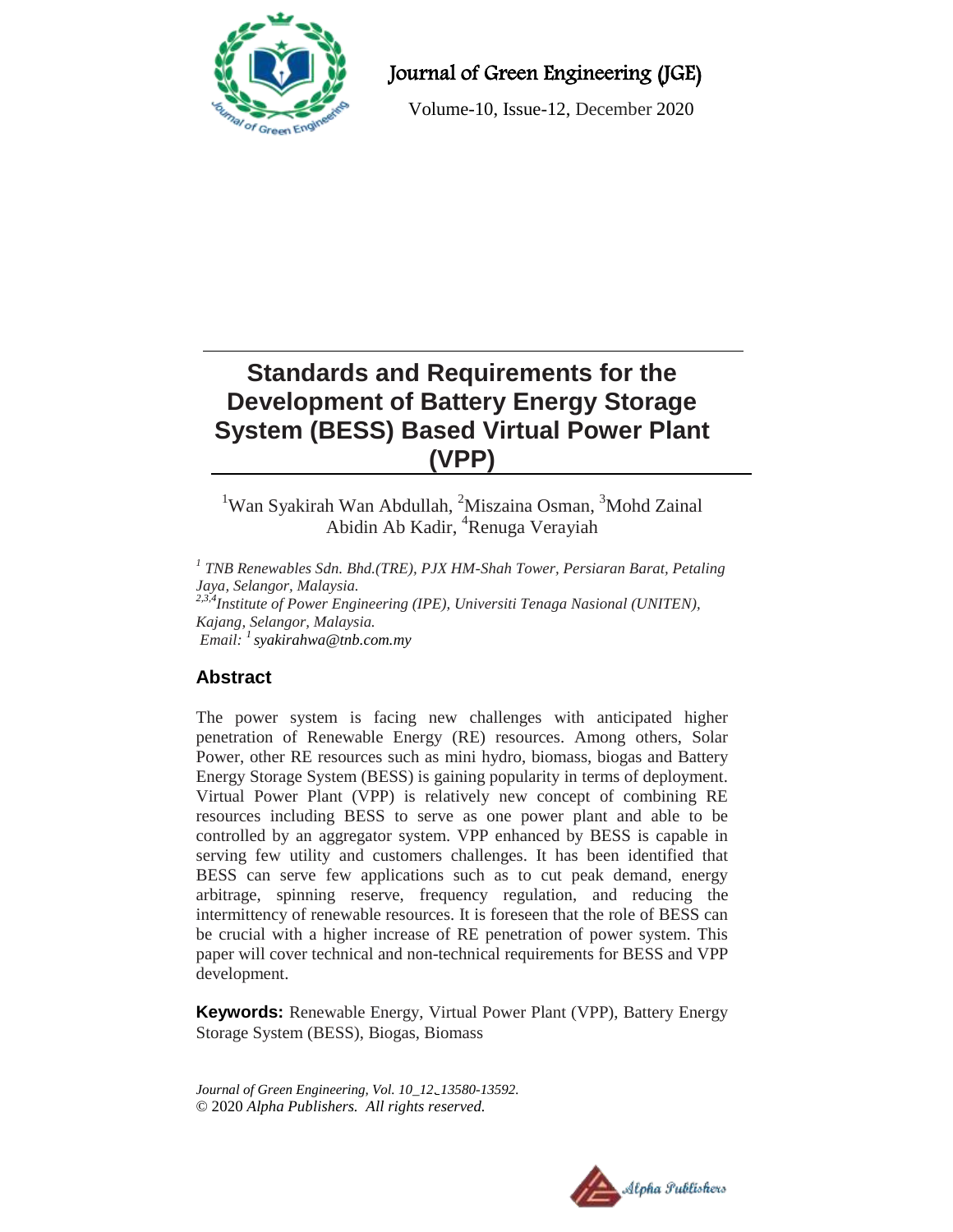#### **1 Introduction**

Tenaga Nasional Berhad (TNB), as the largest utility company in Peninsular Malaysia has built up a subsidiary TNB Renewables Sdn. Bhd. (TRe) in step with the industry's objective to be one of the world's top 10 energy providers below the Reimaging Tenaga transformation programme and also to be able to offer Renewable Energy (RE) solutions in line with the RE policy and goal of the government. TRe includes many local market RE development categories, namely Large Scale Solar (LSS) classified for plants over 30 MW, low cost RE schemes under 30 MW like biomass, biogas and mini-hydro plants, retail self-generation, based on solar rooftops, and innovative applications like Battery Energy Storage System (BESS) and Virtual Power Plant (VPP) (VPP). TRe is both an investment firm and an asset owner for those RE projects in the specific TNB industry. TRe is often proposed as a tool for achieving the RE objective of the government. At present, relative to the total generation mix, Malaysia has a low percentage of RE energy resources (if big hydro is not considered RE generation) and aims to achieve 20 percent penetration by 2025[1].

 BESS has been identified as a technology that can serve multiple applications in power system [2,3,4]. The technical capability of BESS makes it a suitable candidate to serve several applications in the power system. This includes services to Grid System Operator (GSO) [5,6,7] as utility services and behind the meter (BTM) applications. For GSO applications, BESS has the capabilities to serve as frequency regulations, spinning reserve, and potentially be used as a black start, energy arbitrage and alternative to a peaking plant. While for utility services [8], BESS can be an alternative technology to defer substation upgrading and congestion relief. Finally, for behind the meter applications, BESS can be used to reduce customer bill by energy arbitrage, peak demand reduction and Demand Response (DR) services to GSO. BESS also can be backup power for customers. BESS or any other Distribution Energy Resources (DER) and connected via a software platform that can be operated as a VPP and offers more applications to power system.

 This paper will discuss in detail the requirements in the implementation of BESS and VPP projects in Malaysia. The discussion will cover the technical requirements in terms of design and harmonising with the existing power system. This paper will also cover the non-technical requirements including to ensure the economics works for such investments and suggestion for policies and regulation for these technologies which currently have not been established in the Malaysian market.

## **2 Technical Requirements**

In designing and determining the size of BESS, load profile analysis is conducted for the potential customers to be installed with BESS. The historical load profile is used to design the battery size and Power

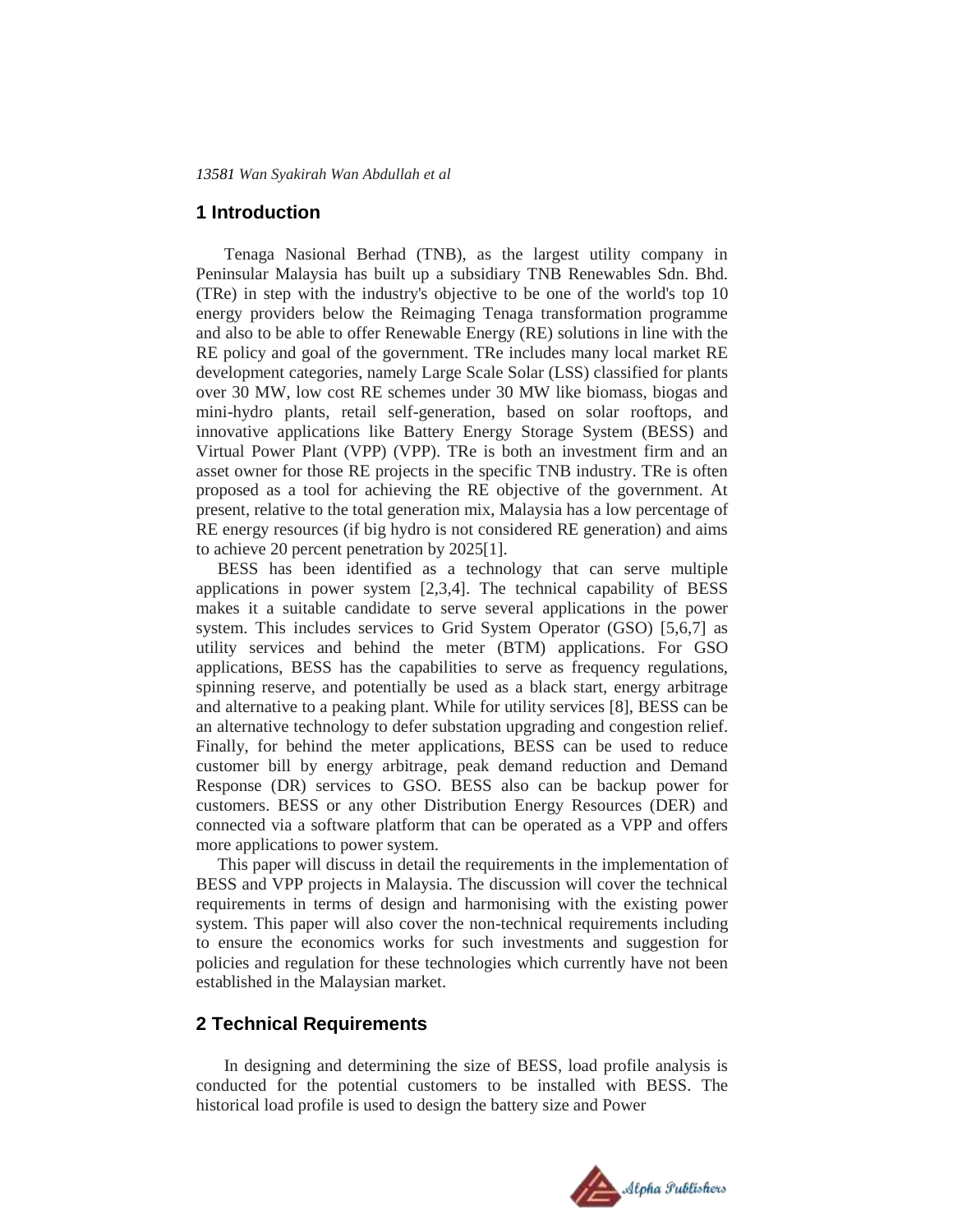Converter System (PCS) size. The sizing for both BESS and PCS have to consider the initial cost, maintenance, and depreciation factor. In order to determine the optimised size for BESS and PCS, the economic parameter is considered in the analysis. This includes the determination of the payback period and the return to the investment.

Tariff for C2 commercial customers has the highest rate compared to other tariff types in Peninsular Malaysia in terms of the peak demand charge. Peak demand is calculated based on the highest level of electrical demand monitored in a month period. The peak demand charge is for the utility to recover the invested asset for supplying electricity to customers. For Malaysian case, tariff setting mechanism and the policy on how utility recover capital investment is through Incentive Based Regulation (IBR) mechanism which the base tariff is reviewed in every three years and the adjustment for fuel price for power generation is adjusted twice yearly via Imbalance Cost Pass Through (ICPT) mechanism. For potential savings that can be utilised by customers is peak demand reduction, for instance, C2 customers' peak demand charge is RM 45.10 per month, by charging BESS during the lower tariff time which is the off-peak period at the price of 22.4 sen/kWh and discharging during peak period at the price od 36.5 sen/kWh, this will potentially minimize the cost of peak times and taking advantage of an energy arbitrage.

Figure 1 shows the sample of load data of a typical industrial customer. Figure 2 is the same load data after the calculation of optimisation has been applied to the load profile in anticipation of bill savings for the customer. With the application of the BESS, this sample customer which is from the C2 tariff type with peak off-peak tariff and peak demand charge is estimated to be reduced.



**Figure 1** Load Demand Analysis for a Typical Industrial Customer

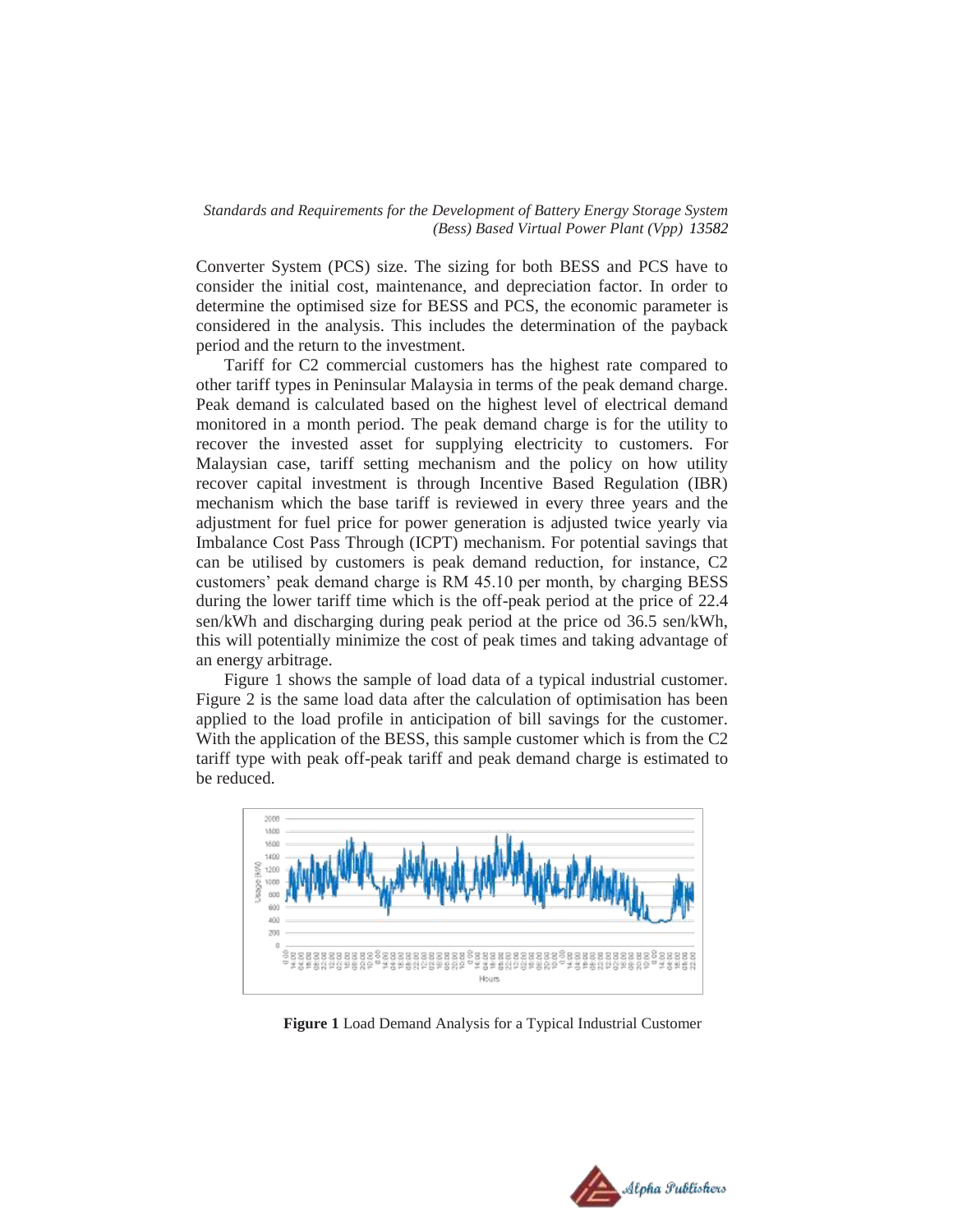*13583 Wan Syakirah Wan Abdullah et al* 



**Figure 2** Load Demand Analysis for a Typical Industrial Customer after BESS Installation

The implementation of BESS and VPP in Malaysian power system has to comply with the Malaysia Grid Code (MGC) and Malaysia Distribution Code (MDC). Unfortunately, at this moment in Malaysia, there is no specific clause in the MGC and MDC related to BESS in terms of development or operation. Clauses under Distributed Generation can be used as a reference for BESS and VPP. Generation Planning criteria are listed in Table 1.

| Capacity               | Provision                      |  |
|------------------------|--------------------------------|--|
|                        |                                |  |
| Less than 5 MW         | Malaysia Distribution Code     |  |
| Between 5 MW and 15 MW | Malaysia Distribution Code And |  |
|                        | Malaysia Grid Code             |  |
| More than 15 MW        | Malaysia Distribution Code     |  |

**Table 1** Generation Planning Criteria

Energy storage to be connected to the Distribution System must go through a system study analysis and required to meet to several standards including IEEE 1547 and IEC 62116 technical standards and should be compatible with the usual power system parameters including voltage level , short circuit current rating, frequency, current rating, and insulation level). The Distributed Generator with a Registered Capacity of 0.425 MW connected to the Distributor's MV (11kV) Distribution System is required to conduct a detailed Power System Studies (PSS) with the objectives of the PSS are as follows:

- to identify the connection scheme for the Generating plant which planned to be connected to the Distribution Network System.
- The effect of the new connection on the distribution system and the impact of the distribution network system on the operation of the generating plant should be examined.

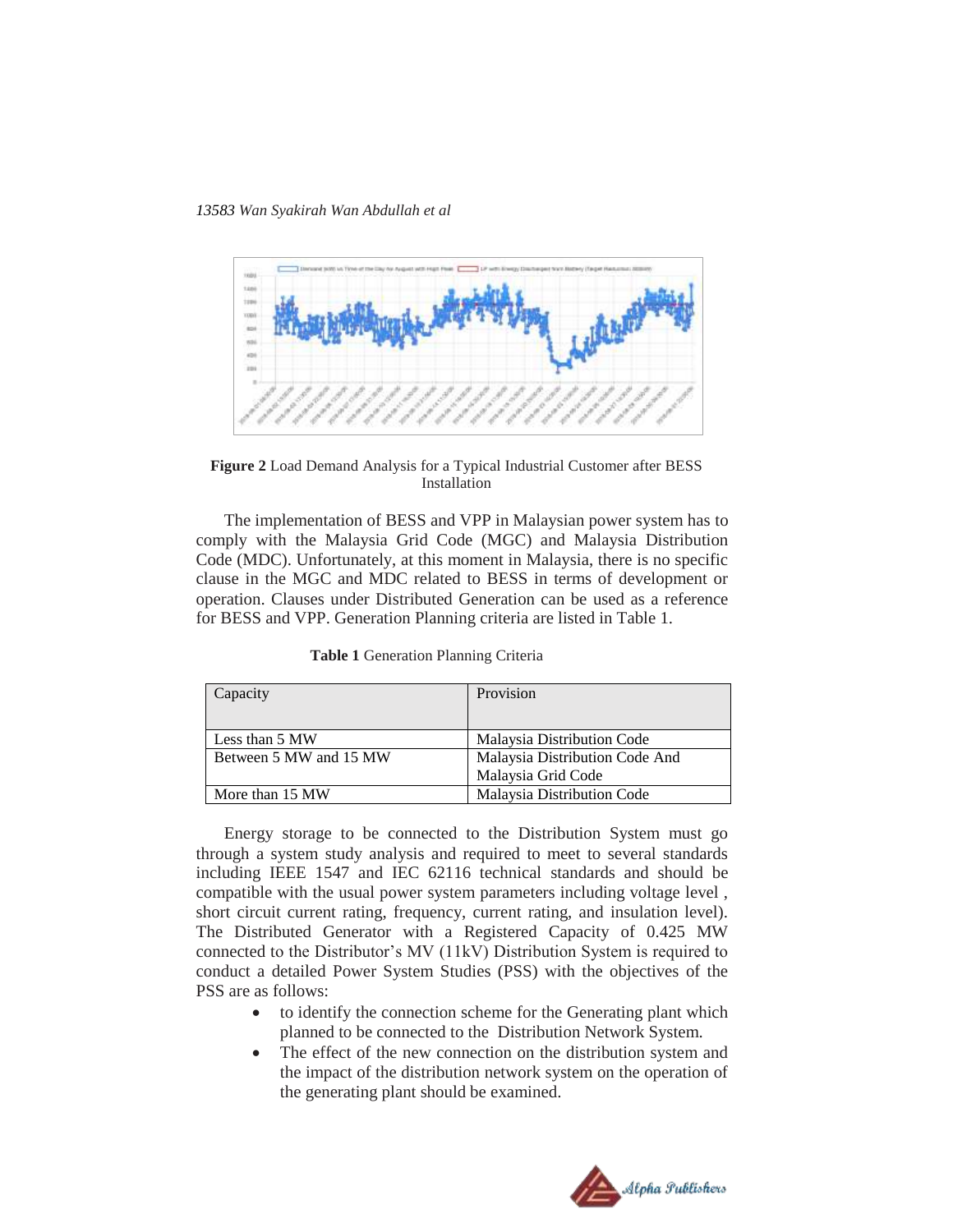- to identify mitigation to reduce impact identified in (2) above.
- to ensure no reverse power flow to the system

The scope of PSS study will cover load flow analysis which will cover penetration limit, voltage rise and loading of the distribution system. Short circuit analysis will give the fault current contribution. Besides that from the PSS study, the protection requirement can be determined such as antiislanding and interlocking scheme.

In terms of safety, the Malaysian standard is to comply with IEC 62133 for battery safety [9, 10]. Originally this standard is meant for commercially used lithium-ion batteries excluding utility-scale but it can be the basis of testing for utility-scale energy storage. To date, there is no specific guideline or standard to address utility-scale BESS in Malaysia. The dedicated standard for the deployment of BESS is needed to ensure that the products used are safe and comply with local testing requirements.

In term of communication, installations of BESS and VPP have to comply to TNB's communication protocol i.e: IEC 60870 addressing telecommunication issues. These standards will ensure the harmonisation of new types of equipments and system with the existing power system. Table 2 summarises related standards in other jurisdiction related to Lithium-ion batteries deployment.

| No | $\text{Codes}/$  | Description                                                                                                                                                                                                             | <b>Tests Checklist</b>                                                                                                                                                                                                                                                                                                   |  |
|----|------------------|-------------------------------------------------------------------------------------------------------------------------------------------------------------------------------------------------------------------------|--------------------------------------------------------------------------------------------------------------------------------------------------------------------------------------------------------------------------------------------------------------------------------------------------------------------------|--|
|    | <b>Standards</b> |                                                                                                                                                                                                                         |                                                                                                                                                                                                                                                                                                                          |  |
| 1. | IEC 62133<br>[9] | This standard sets up a specific<br>requirements and testing for<br>portable sealed secondary<br>lithium-ion batteries using non-<br>acid electrolyte. Covering safety<br>aspect under intended use and<br>also misuse. | Tests include:<br>Continuous low-rate of charging<br>flow<br>Stress test at a high ambient<br>temperature<br>Over-charging of battery<br>External short circuit (individual<br>cell)<br>External short circuit<br>(battery)<br>system)<br>Forced discharge<br>Vibration<br>Thermal abuse<br>Mechanical shock<br>Freefall |  |
|    |                  |                                                                                                                                                                                                                         | Crushing of cells                                                                                                                                                                                                                                                                                                        |  |

**Table 2** Summary of Related Standards

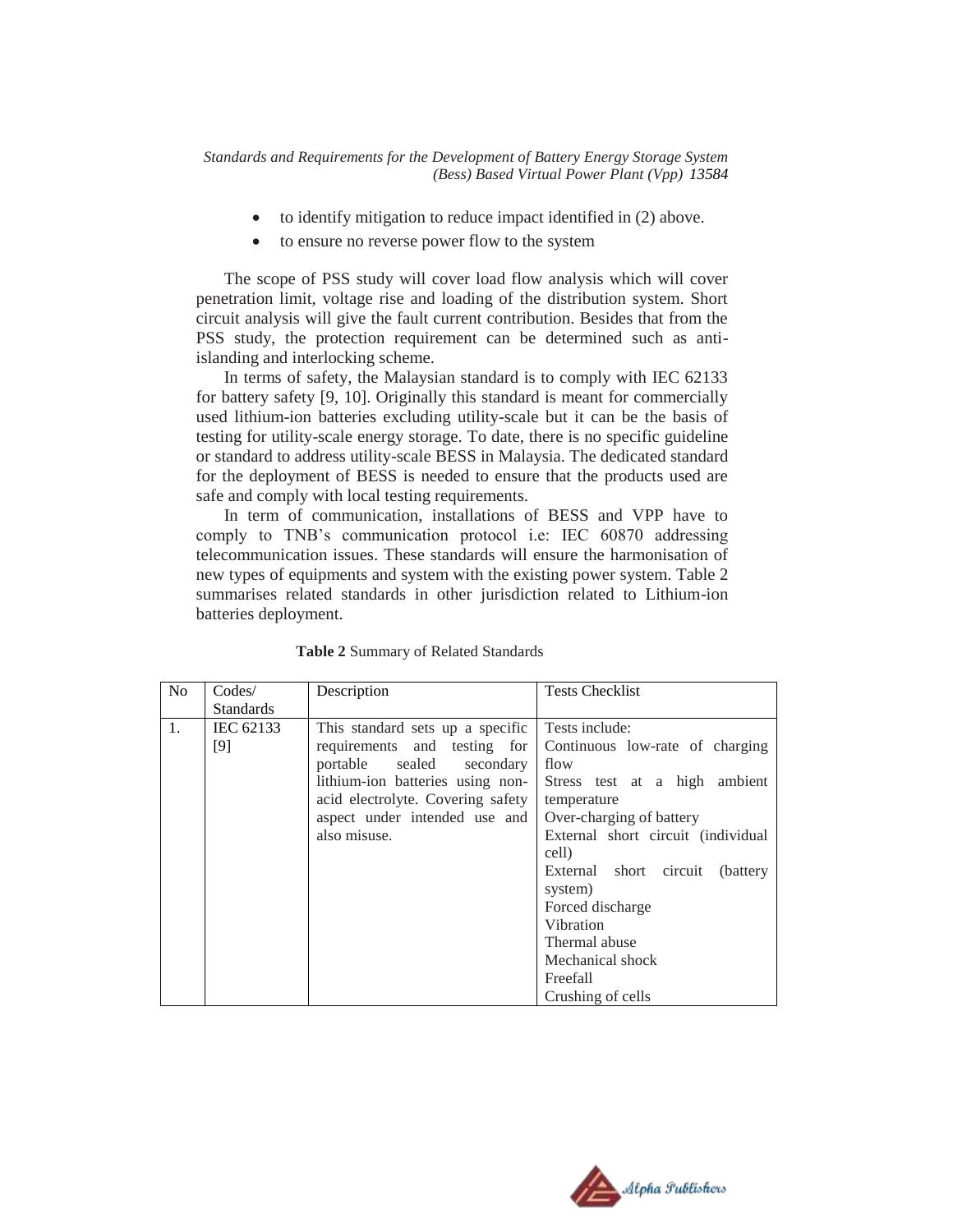### *13585 Wan Syakirah Wan Abdullah et al*

| $\overline{2}$ | IEC 61850-<br>$7 - 420$ [11] | This<br>standard<br>is<br>for<br>the<br>communication network and utility<br>automation, and logical nodes for<br>Distributed<br>Energy Resources<br>(DER).                                                                                                                                                              |                                                                                                                                                                                                                                                                                                                                                                                                                                                                                                                                                                                                    |
|----------------|------------------------------|--------------------------------------------------------------------------------------------------------------------------------------------------------------------------------------------------------------------------------------------------------------------------------------------------------------------------|----------------------------------------------------------------------------------------------------------------------------------------------------------------------------------------------------------------------------------------------------------------------------------------------------------------------------------------------------------------------------------------------------------------------------------------------------------------------------------------------------------------------------------------------------------------------------------------------------|
| 3              | <b>IEEE 1547</b><br>$[12]$   | This IEEE Standard is designed for<br>Distributed<br>Energy<br>Resources<br>(DER) in terms of interconnection<br>and interoperability<br>of<br>with<br>electrical power<br>systems<br>and<br>peripherals<br>all<br>possible<br>Interfaces with the system.                                                               | This standard covers following elements:<br>Performance<br>Operation<br>Testing<br>Power quality<br>Islanding<br>Safety<br>Operation & Maintenance<br>Response to abnormal conditions<br>Test specifications and requirements for<br>the design<br>Production<br>Installation evaluation<br>Commissioning<br>Periodic Test                                                                                                                                                                                                                                                                         |
| 4              | <b>IEEE 2030</b><br>$[12]$   | This is the IEEE Standard for<br>Smart Grid in terms of the<br>interoperability of any energy<br>technology. This standard also<br>covers the Information Technology<br>(IT) Operation in<br>the<br>same<br>operation with Electric Power<br>$(EPS)$ ,<br>System<br>End-User<br>Applications, and all types of<br>loads. |                                                                                                                                                                                                                                                                                                                                                                                                                                                                                                                                                                                                    |
| 5              | IEC 62619<br>$[13]$          | This safety standard specifies the<br>test requirement for safe operation<br>of secondary batteries (Lithium-ion<br>Specifically<br>type).<br>used<br>for<br>industrial customers.                                                                                                                                       | Tests include:<br>External short-circuit test (single cell or<br>cell block)<br>Internal short-circuit test (single cell)<br>Overcharge test (single cell or cell<br>block)<br>Forced discharge test (single cell or cell<br>block)<br>Overcharge control of voltage parameter<br>(for battery system)<br>Overcharge control of current parameter<br>(for battery system)<br>Overheating control (for battery system)<br>Propagation test (battery system)<br>Drop test (cell or cell block, and battery<br>system)<br>Impact test (cell or cell block)<br>Thermal abuse test (cell or cell block) |

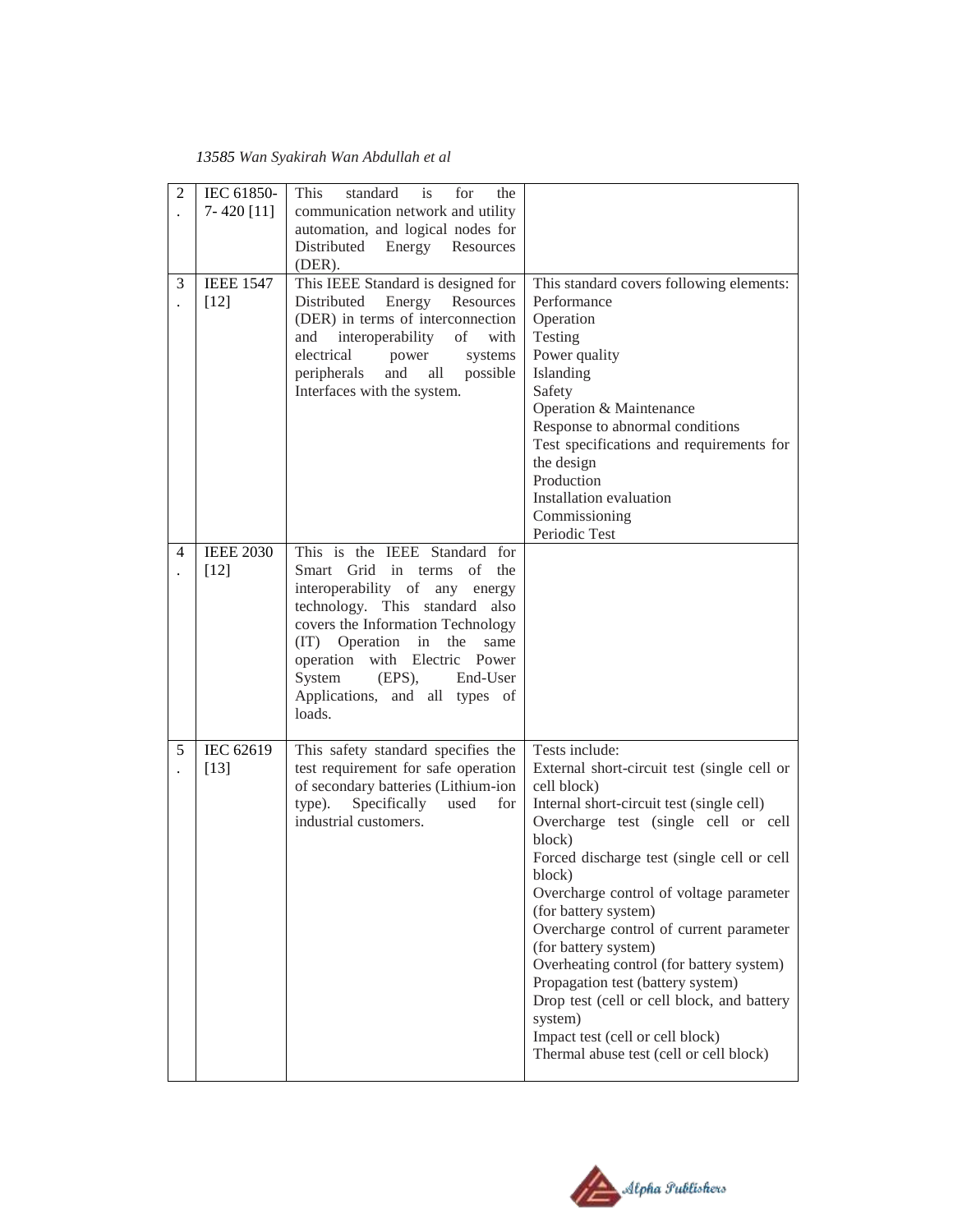| Standards and Requirements for the Development of Battery Energy Storage System |                                              |  |  |
|---------------------------------------------------------------------------------|----------------------------------------------|--|--|
|                                                                                 | (Bess) Based Virtual Power Plant (Vpp) 13586 |  |  |

| 6   | IEC 62620        | This standard cover batteries containing                     | Tests included:                          |
|-----|------------------|--------------------------------------------------------------|------------------------------------------|
|     | $[13]$           | alkaline as electrolytes as well as other type               | Discharge<br>performance<br>at           |
|     |                  | of electrolytes. Specifically for industrial                 | temperature<br>$+25^{\circ}C$<br>(rated) |
|     |                  | customers.                                                   | capacity)                                |
|     |                  |                                                              | Discharge performance at low             |
|     |                  |                                                              | temperature level                        |
|     |                  |                                                              | High permissible<br>for<br>rate          |
|     |                  |                                                              | current flow                             |
|     |                  |                                                              | Charge (capacity) retention and          |
|     |                  |                                                              | recovery process                         |
|     |                  |                                                              | Measurement of the internal              |
|     |                  |                                                              | Alternating<br>Current<br>(AC)           |
|     |                  |                                                              | resistance                               |
|     |                  |                                                              | Measurement of the internal              |
|     |                  |                                                              | Direct Current (DC) resistance           |
|     |                  |                                                              | Endurance in cycles of charge            |
|     |                  |                                                              | and discharge                            |
|     |                  |                                                              | Endurance<br>in<br>storage<br>at         |
|     |                  |                                                              | voltage<br>level<br>constant             |
|     |                  |                                                              | (permanent charge life)                  |
| 7 I | <b>IEC 60870</b> | This standard addresses telecontrol issues                   |                                          |
|     | $[13]$           | used for controlling grid transmission power                 |                                          |
|     |                  | peripherals and other types of widespread<br>control system. |                                          |
| 8   | IEC 63056        | This standard covers safety requirements for                 |                                          |
|     | <b>NWP</b> [14]  | secondary cells and lithium ion batteries                    |                                          |
|     |                  | including alkaline electrolytes or any non-                  |                                          |
|     |                  | acid electrolytes.                                           |                                          |
| 9   | <b>UL</b> 1642   | This standard and requirements cover for                     | Tests included:                          |
|     | $[15]$           | primary (non-rechargeable) lithium batteries                 | Short-Circuit Test                       |
|     |                  | secondary (rechargeable) lithium<br>and                      | <b>Abnormal Charging Test</b>            |
|     |                  | batteries. The batteries are used for power                  | Forced Discharge Test                    |
|     |                  | source in products available in the market.                  | Temperature Cycling Test                 |
|     |                  | Batteries cover the type that possibly contain               | Low Pressure (Altitude) Test             |
|     |                  | metallic<br>lithium,<br>lithium<br>alloy,<br><b>or</b>       | Projectile Test                          |
|     |                  | lithium ion. Product can consist of a single                 | <b>Crush Test</b>                        |
|     |                  | electrochemical cell, or more cells connected                | <b>Shock Test</b>                        |
|     |                  | electrically in series or parallel connection. It            | <b>Impact Test</b>                       |
|     |                  | will convert chemical energy into electrical                 | <b>Heating Test</b>                      |
|     |                  | energy via an irreversible or reversible                     | <b>Vibration Test</b>                    |
|     |                  | chemical reaction                                            |                                          |
|     |                  | - The requirements cover lithium batteries                   |                                          |
|     |                  | that are designed to be replaced by a certified              |                                          |
|     |                  | technician or replaced by any battery users.                 |                                          |
|     |                  | - For the batteries that are designed to be                  |                                          |
|     |                  | replaced by dedicated technician (technician-                |                                          |
|     |                  | replaceable), this type of batteries, can only               |                                          |

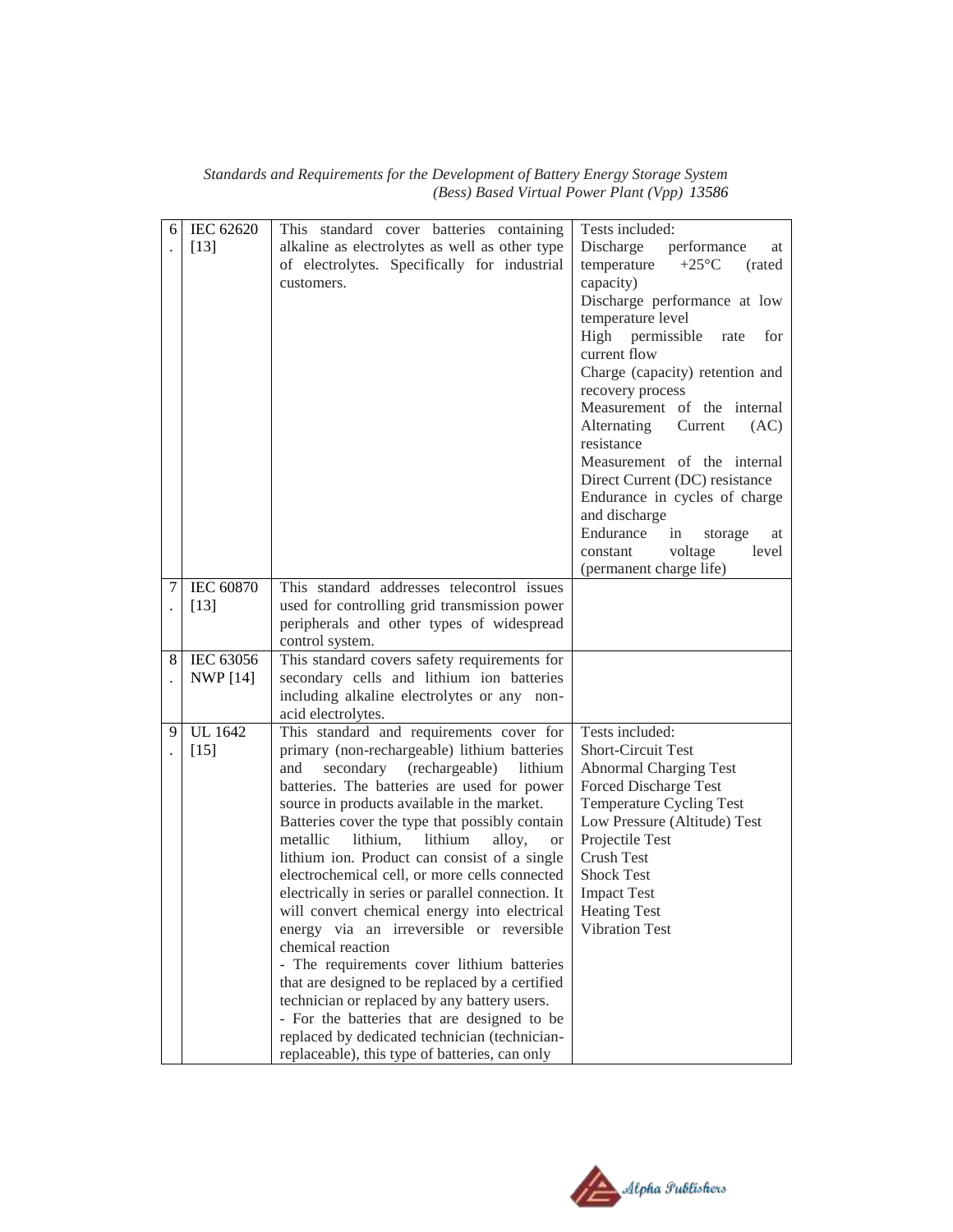|    |                          | be replaced by a person who has been trained and<br>meet a certain level of knowledge in repairing and<br>servicing the product.<br>-For the batteries that are designed and intended to be<br>used and serviced by a user (user-replaceable) where<br>repairing and servising can be done by user.<br>- The requirements is for technician-replaceable<br>lithium batteries for metallic lithium content of 5g or<br>less. A battery containing more than 5g of lithium is<br>evaluated based on compliance with the requirements<br>that is stipulated in this standard. If these batteries are<br>applicable, further testing is required whether the<br>battery is suitable and acceptable for the required<br>purposes.<br>- The requirements also cover user-replaceable type of<br>lithium batteries with 4g content of metallic lithium or<br>less with not more than 1g of metallic lithium in each<br>individual electrochemical cell. For a battery cell that<br>contain more than 4g or a cell containing more than<br>1g lithium further testing is required whether the<br>battery is suitable and acceptable for the intended<br>uses.                                                                   |                                                                                                                                                                                                                                                                                                                                                                                                                                                                                                                                                                                                                              |
|----|--------------------------|-------------------------------------------------------------------------------------------------------------------------------------------------------------------------------------------------------------------------------------------------------------------------------------------------------------------------------------------------------------------------------------------------------------------------------------------------------------------------------------------------------------------------------------------------------------------------------------------------------------------------------------------------------------------------------------------------------------------------------------------------------------------------------------------------------------------------------------------------------------------------------------------------------------------------------------------------------------------------------------------------------------------------------------------------------------------------------------------------------------------------------------------------------------------------------------------------------------------------|------------------------------------------------------------------------------------------------------------------------------------------------------------------------------------------------------------------------------------------------------------------------------------------------------------------------------------------------------------------------------------------------------------------------------------------------------------------------------------------------------------------------------------------------------------------------------------------------------------------------------|
| 10 | <b>UL 2054</b><br>$[16]$ | This standard is for residential and commercial usage<br>of batteries. The requirements cover batteries with<br>portable primary (non-rechargeable) and secondary<br>(rechargeable) batteries used as a power source in any<br>products/premisses. These batteries can consist of<br>either a single electrochemical cell, or more cells<br>connected in series, parallel, or both configurations<br>that can possibly convert chemical energy into<br>electrical energy by a chemical reaction.<br>This standard is intended to:<br>Adress safety reasons to avoid fire hazard risk and<br>explosion caused by the product.<br>Cover batteries for general usage only. This standard<br>does not include requirements originally covered by<br>product standard.<br>Reduce the injury risk to the person working with<br>batteries due to fire or explosion resulting from<br>activities related to transportation, storing, discarding<br>and disposal of batteries.<br>On safety aspect, this standard does not include the<br>toxicity hazard risk from the ingestion process of a<br>battery or its other contents, nor the injury risk due to<br>exposure to open the battery and open access to its<br>contents. | Tests included:<br><b>Battery Pack Component</b><br>Temperature Test<br>Battery Pack Surface<br><b>Temperature Test</b><br>Short-Circuit Test<br>Forced-Discharge Test<br>Limited Power Source<br><b>Test</b><br>Crush Test<br><b>Impact Test</b><br>Vibration Test<br><b>Shock Test</b><br>250 Newton (N) Steady<br>Force<br>Test<br>(Battery<br>Enclosure Test)<br>Mold Stress Relief Test<br>(Battery Enclosure Test)<br><b>Abnormal Charging Test</b><br>Abusive<br>Overcharge<br>Test<br>Drop<br>Impact<br>Test<br>(Battery Enclosure Test)<br>Projectile Test<br><b>Heating Test</b><br>Temperature<br>Cycling<br>Test |

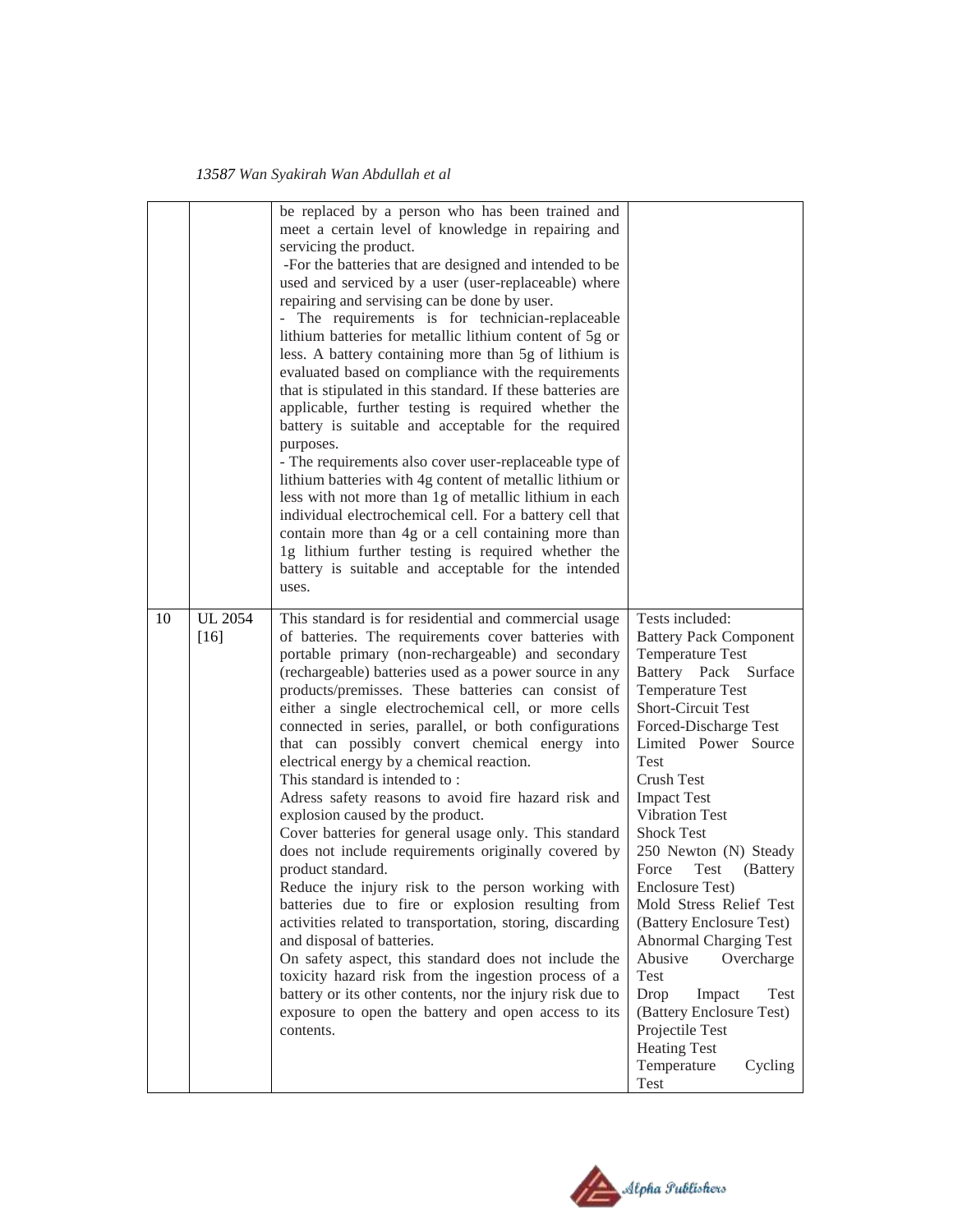# **3 Non Technical Requirements**

As previously discussed, BESS is able to serve several applications for the power system. In order to ensure positive economics, value stacking of BESS will improve value for the investments. Figure 3 shows a decrease in BESS costs projections. Historically, BESS has shown a 5% decrease yearly. With the price projected by Bloomberg New Energy Finance (BNEF), it is projected that the BESS project with the right incentives and revenue stream can be commercially viable in Malaysia.



**Figure 3** Capital costs for 20MW/80MWh AC Fully-installed Energy Storage System [17].



**Figure 4** Project IRR for a stationary battery-storage system in California Independent System Operator (CAISO) – selling power, ancillary services and resource adequacy, based on 2016 prices (% – real returns) [16].

Analysis from Bloomberg in Figure 3 shows the capital investments needed for a typical 20MW/80MWh fully installed BESS. This figure also

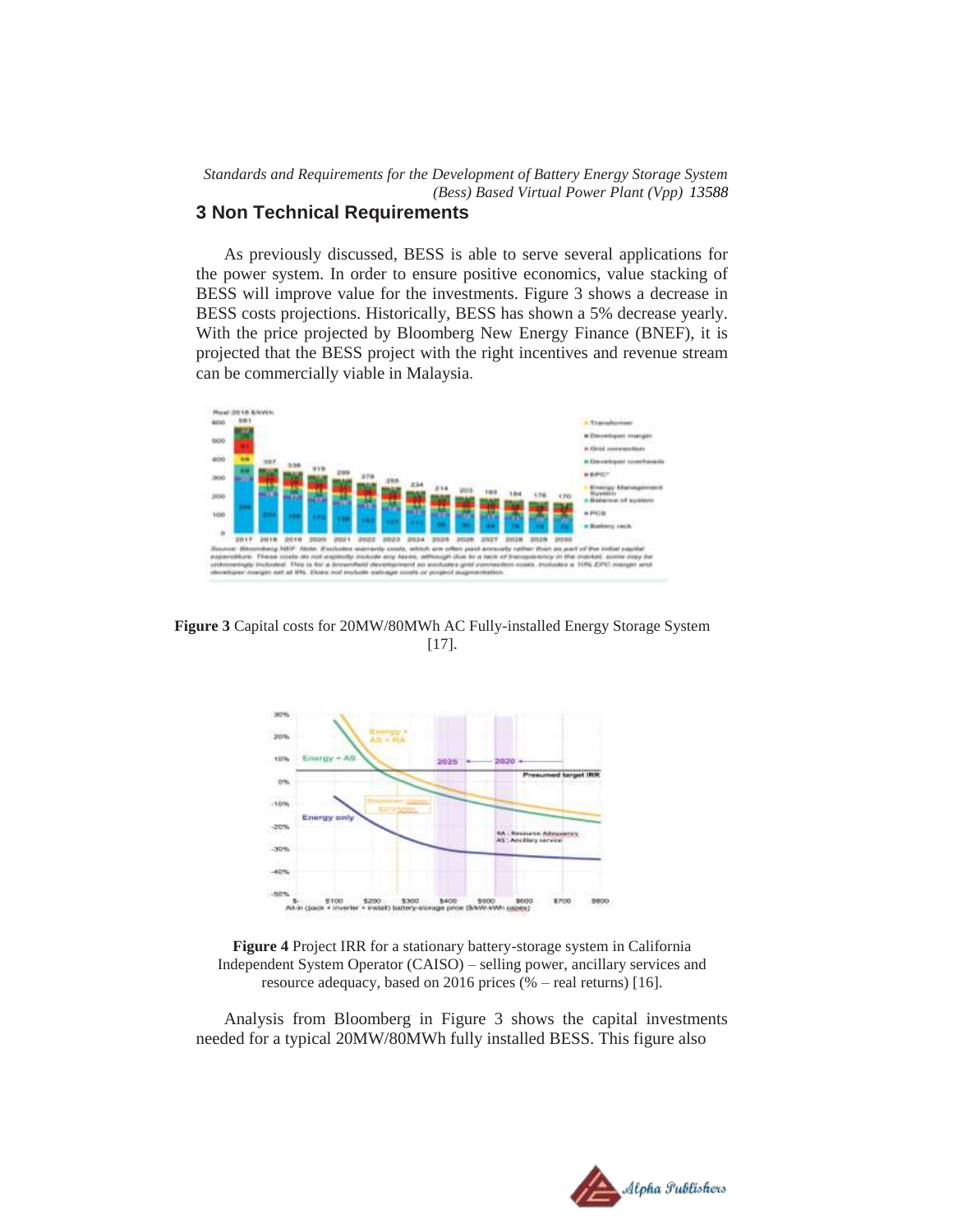#### *13589 Wan Syakirah Wan Abdullah et al*

shows the decreasing trend for the cost elements. It is projected that the price will decrease at a very significant amount and will reach \$170/kWh by 2030. From Figure 4, it can be concluded that in order for a project to be viable, the revenue stream must come from several sources. To achieve at least 5% Internal Rate of Return (IRR), the revenue stack must be coming from Energy Arbitrage (EA), Ancillary Services (AS) and also Resource Adequacy (RA). EA is purely the opportunity to buy energy at a low price and sell at a higher price. AS is the payment from the market whenever the battery offers services to the market. RA payments are decided via bilateral contracts with the utilities. In terms of capital investment, the BESS total system must reach the price of around \$USD 275/kW to achieve break-even. Project return will increase as the capital expenditure (CAPEX) decrease. For the Malaysian case, it is still unclear on the mechanism to determine the cost for AS in order to evaluate the business case for BESS investment. In Malaysia, EA and AS services are currently remunerated via Power Purchase Agreements (PPA) between off-taker which is TNB and the power generation plants. The market for such services still does not exist in Malaysia. Hence, appropriate incentives for BESS developers is currently important to ensure a steady revenue stream to the investments.

### **4 Conclusions**

In conclusion, the development of BESS in Malaysia is still in the early stage. Most projects are still on a research basis and not ready for a full commercial project. Main obstacles for a commercial project is mainly related to the absence of supporting incentives to enhance revenue stack of the project development. Looking at the rapid development for BESS in other jurisdictions, it is foreseen that it will drive down the BESS price as projected. Technical standards specifically tailored to utility-scale BESS has also not been established in Malaysia and should be looked into in anticipation of the technology penetration in Malaysia in the future. Several policies from other countries like Korea can be adopted in order to expedite the deployment of BESS in Malaysia. In line with Malaysian Government target to achieve 20% RE penetration by 2025, this technology should be seriously considered for bigger scale deployment due to the capabilities to serve and offer several solution to the grid.

#### **Acknowledgments**

Special thank you to Tenaga Nasional Berhad (TNB) for the fund and data to conduct the research study, and to Universiti Tenaga Nasional (UNITEN), Malaysia for the financial support through UNITEN BOLD publication fund.

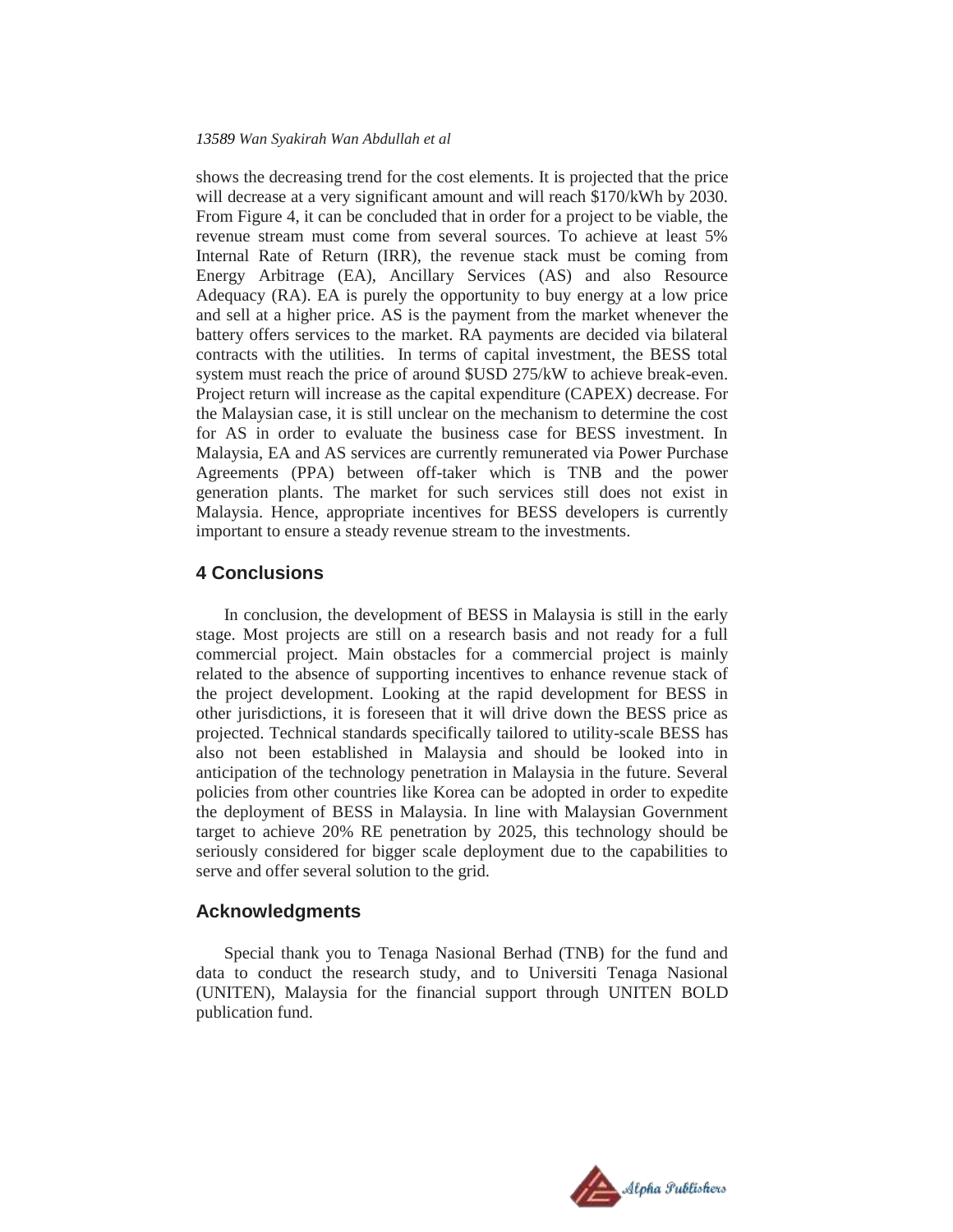# **References**

- [1] Eusoff .N.S., "Malaysia sets new goal of 20% clean energy generation by 2030",TheEdgeMarkets, http://www.theedgemarkets.com/article/malaysia-sets-new-goal-18 clean-energy-generation-2030.,2018.
- [2] Huff. G., Currier, A.B., Kaun, B.C., et al., "DOE/EPRI 2013 Electricity Storage Handbook in Collaboration with NRECA",Sandia National Laboratories, 2015.
- [3] Aneke, M., Wang, M., "Energy Storage Technologies and Real Life Applications – A state of the art review", Appl. Energy, Vol.179, pp.350- 377, 2016.
- [4] Hussain., Azham., Aravindhan, Surendar, A., Clementking., Sujith, Kanagarajan., Lubov, K., Ilyashenko., "Rock brittleness prediction through two optimization algorithms namely particle swarm optimization and imperialism competitive algorithm", Engineering with Computers , Vol.35, no. 3, pp.1027-1035, 2019.
- [5] Kasaei, M.J., Gandomkar, M., Nikoukar ,J., "Optimal Management of Renewable Energy Sources by Virtual Power Plant", Renew Energy, Vol.114, pp.1180-1188, 2017.
- [6] Wang, J,. Zhong, H., Tang, W., et al., "Optimal bidding strategy for microgrids in joint energy and ancillary service markets considering flexible ramping products", Appl. Energy, Vol.205, pp.294-303, 2017.
- [7] Evans, A., Strezov, V., Evans, T.J., "Assessment of utility energy storage options for increased renewable energy penetration", Renew Sustain Energy Rev. , Vol.16, no.6, pp.4141-4147, 2012.
- [8] Saare, M. A., Hussain, A., "Successful Aging among Older Adults Using Computers: a Systematic Review", International Journal of Engineering & Technology, Vol.7, no.20, pp.50-54, 2018.
- [9] AA Portable Power Corp, "IEC62133 (2nd edition ) Safety Test Standard of Li-Ion Cell and Battery", pp.1-12.
- [10]Hussain, Azham., Emmanuel ,Mkpojiogu., "Usability evaluation techniques in mobile commerce applications: a systematic review", AIP Conference Proceedings, Vol.1761, no.1, 2016.
- [11]R.Tharani J.PonArasu,"Reduction Of Peak To Average Power Ratio For Ofdm Signals", International Journal Of Innovations In Scientific And Engineering Research (IJISER),Vol.1,no.3,pp.208-211,2014..
- [12] "IEEE Smart Grid Series of Standards IEEE 2030 (Interoperability) and IEEE 1547 (Interconnection) Status", NREL, 2012.
- [13] "Energy Storage System Guide for Compliance with Safety Codes and Standards", Sandia Rep., 2016.

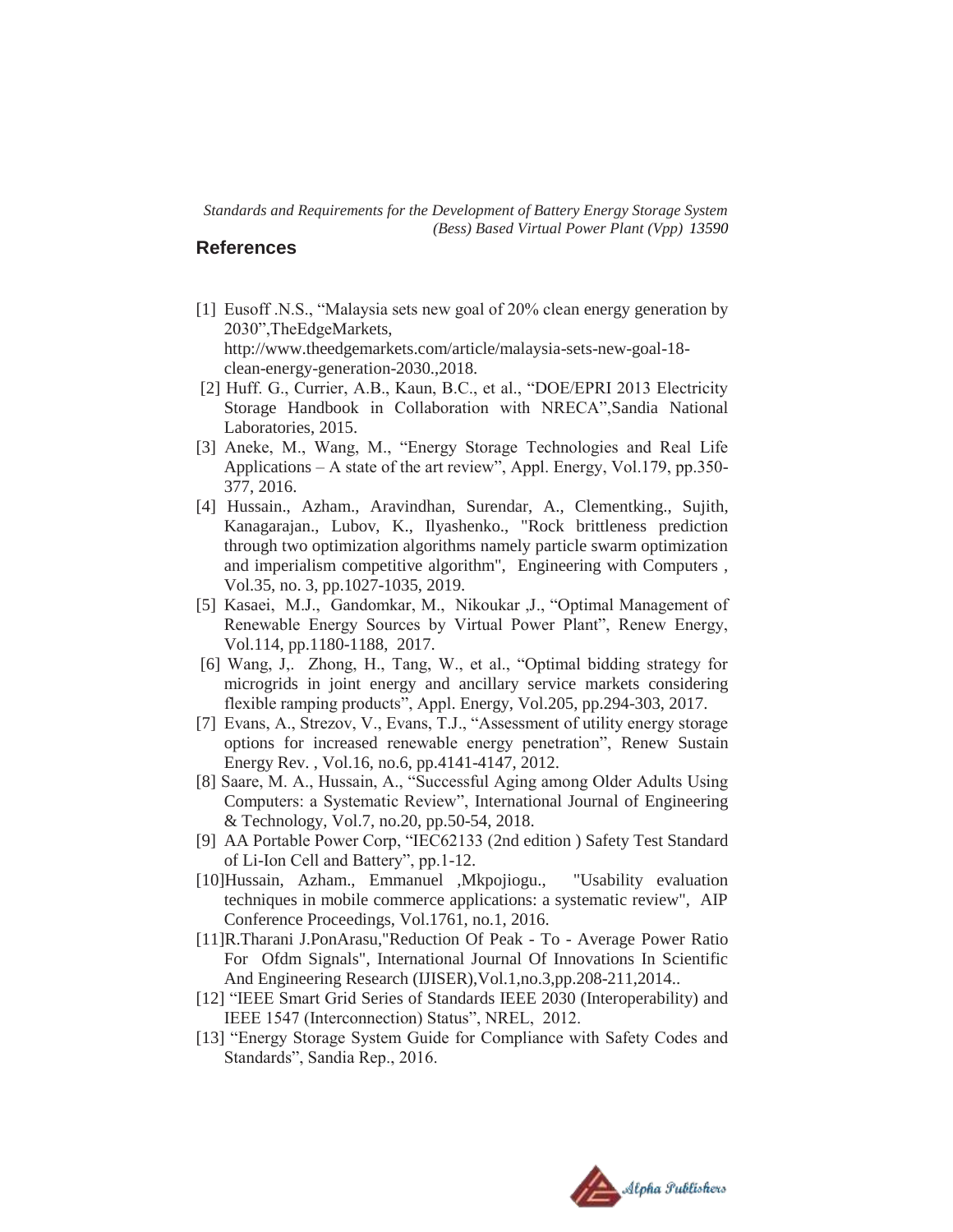- [14] Arun Jeba Kumar.G,"Speed Control And Power Factor Correction In Bldc Motor Using Isolated Cuk Converter", International Research Journal of Multidisciplinary Science & Technology (IRJMRS),Vol.2, no.8, pp.330-333, 2017.
- [15] IEC 62619 ,"Secondary Cells and Batteries Containing Alkaline or other Non-Acid Alectrolytes – Safety Requirements for Secondary Lithium Cells and Catteries, for Use in Industrial Applications", 2001.
- [16]K.Sudarsana Reddy, B.Sai Teja Reddy, A.Sreeja Reddy, R.Mahalakshmi, "Charging of Battery Station by Hybrid Renewable Energy System using GA Optimized SEPIC Converter", Journal of Green Engineering, Vol.10,no.9,pp.5175–5208, 2020.
- [17] New Energy Finance Bloomberg. "Long Term Energy Storage Outlook", 2018.

## **Biographies**



**Wan Syakirah Wan Abdullah,** TNB Renewables Sdn. Bhd.(TRE), PJX HM-Shah Tower, Persiaran Barat, Petaling Jaya, Selangor, Malaysia.



**Miszaina Osman,** Institute of Power Engineering (IPE), Universiti Tenaga Nasional (UNITEN), Kajang, Selangor, Malaysia.